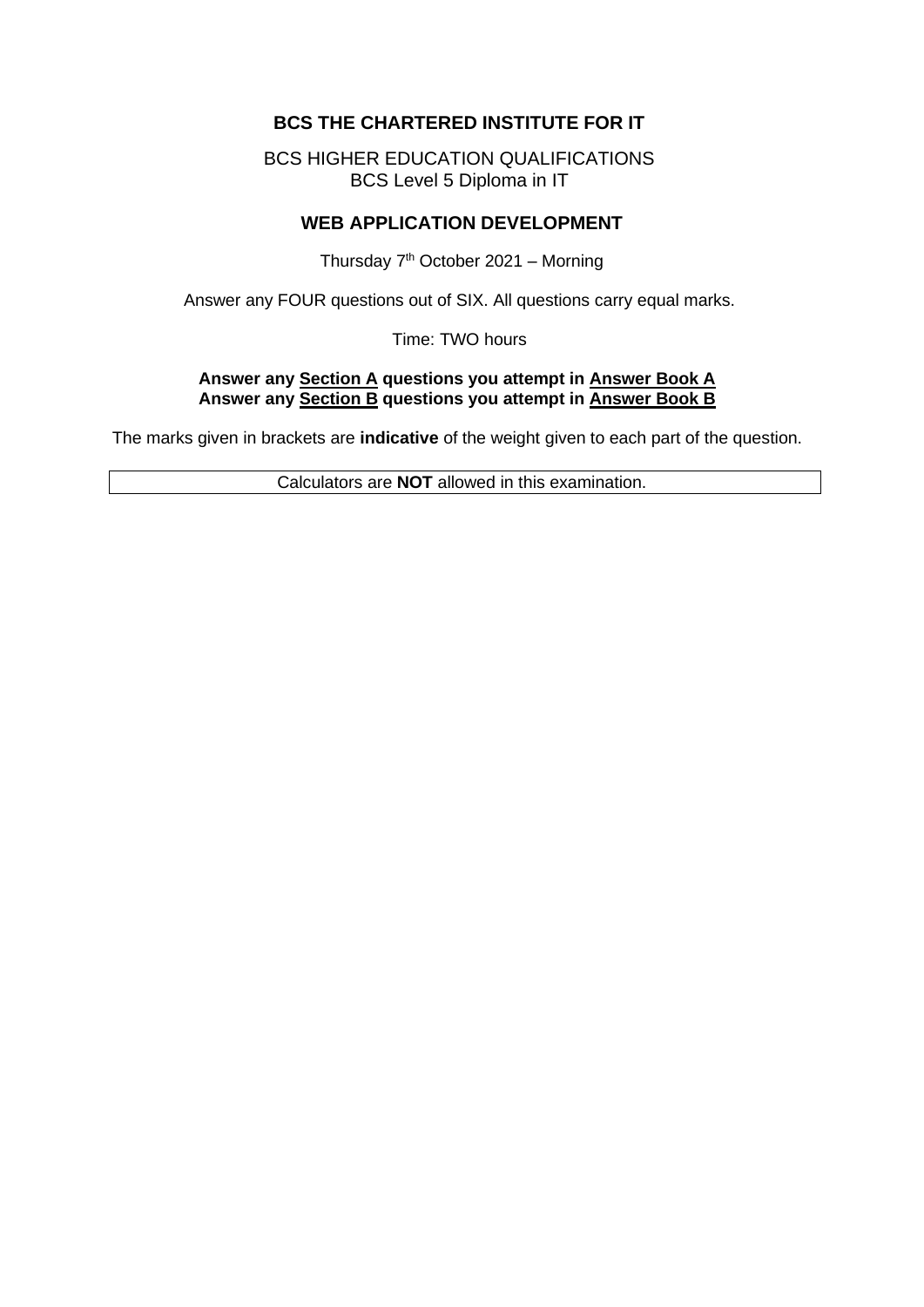### **Section A Answer Section A questions in Answer Book A**

## **A1.**

- a) Define the following terms:
	- i) Web servers;
	- ii) Application servers;
	- iii) Mobile web.
- b) Describe **FIVE** features that could be built into an application to make it suitable for the mobile web.

**(10 marks)**

**(15 marks)**

### **A2.**

a) Explain the term 'version control'.

### **(5 marks)**

b) Outline **FIVE** advantages of the use of version control in web application development.

### **(10 marks)**

c) Describe the features of a version control system with which you are familiar. **(10 marks)**

### **A3.**

a) Outline **FIVE** common security problems found in web applications.

### **(15 marks)**

b) Describe solutions to the problems you identified in your answer to part a). **(10 marks)**